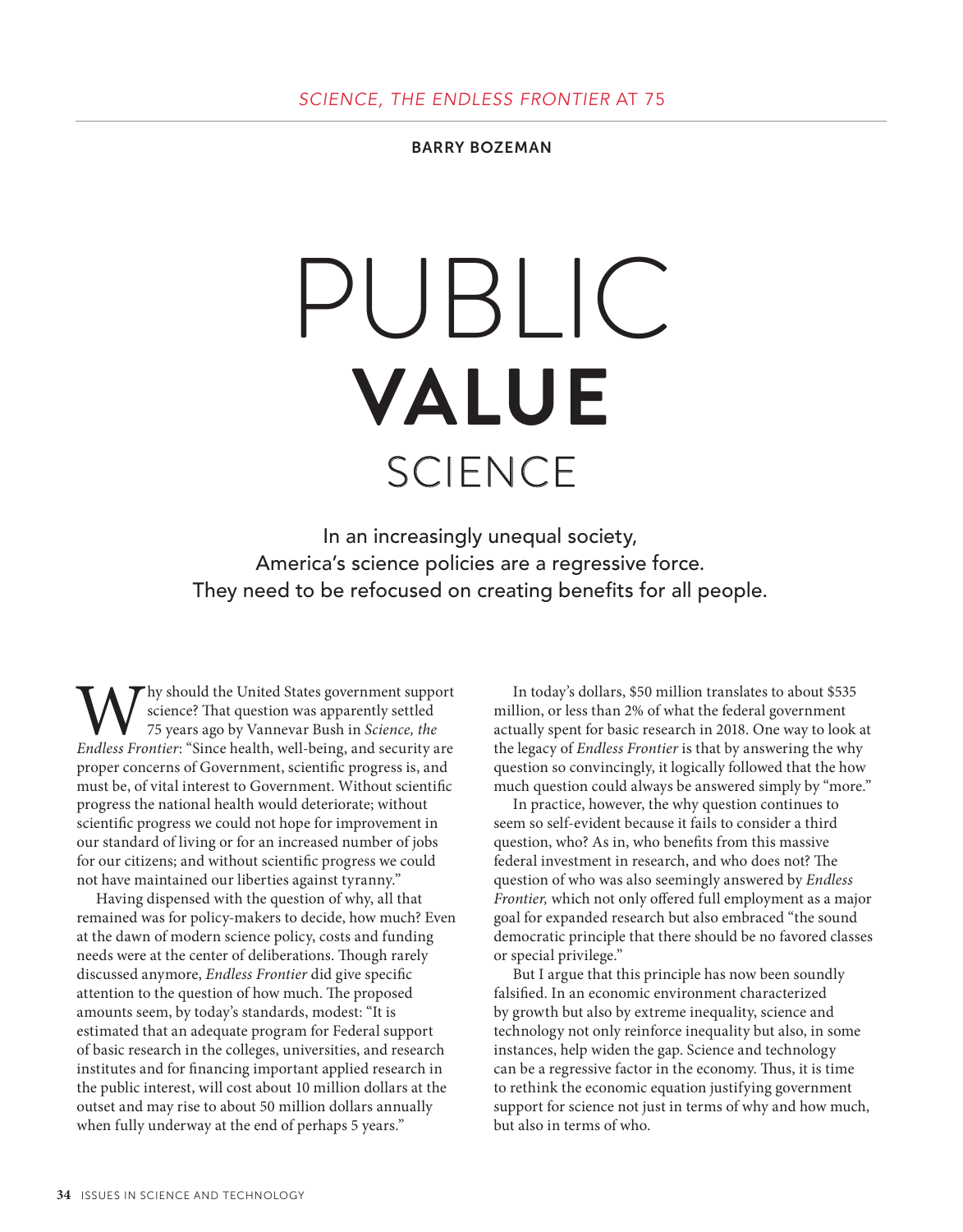What logic supports my claim that under conditions of conspicuous inequality, science and technology research is often a regressive force? Simple: except in the case of the most basic of basic research (such as exploration of other galaxies), effects are never randomly distributed. Both the direct and indirect effects of science and technology tend to differentially affect citizens according to their socioeconomic power and purchasing power.

First, when research accomplishes its goals of creating totally new technologies and sectors of the economy, the costs of such "creative destruction" are disproportionately borne by those who are already less able to thrive in a highly competitive and unequal society. Second, when research and technology lead to the proliferation of new firms or, especially, to rises in the value of large, established firms, the stock market rewards value, and the people holding stocks benefit. Those who do not own stocks (about 45% of Americans) benefit either indirectly or not at all. Third, research leads to new services and products, many of which themselves become important contributors to economic and social well-being. When

- The top 10% of the population saw their average income more than double.
- The top 1.0% enjoyed a threefold increase in income.
- The top 0.1% now has five times as much wealth.
- The wealthiest Americans, the one in ten thousand, saw their income rise from an average of over \$3.5 million to more than \$24 million, an increase of nearly 700%.

A favorite political economy morality tale told on the campaign trail, by Bernie Sanders especially, is that the three richest people in the United States now own as much wealth (\$249 billion) as the bottom half of the population (\$245 billion). But this problem is more than a political debating point. The Gini index has long been used as a measure of income dispersion and inequality. In 1980, the US Gini index was 34.6—higher than all measured countries in Europe (a higher number indicates more inequality), and higher than Canada (28.4) and the United Kingdom (26.7), but not as high nations in Central or South America or most nations in the developing world. For the most recent data, 2018, the US figure rose to 48.5. US

# Both the direct and indirect effects of science and technology tend to differentially affect citizens according to their socioeconomic power and purchasing power.

innovative goods come to market they may be priced beyond the ability of lower-income families to enjoy the goods or the benefits that come with them. By skewing economic benefit and also consumption opportunity toward more affluent citizens, the effects of research and technology, in an economy characterized by extensive inequality, will be regressive.

But it doesn't have to be this way. Here I outline an alternative rationale for publicly funded science, what I call "public value science," and offer some steps the nation might take to redo its social contract for public support of science.

#### **Economic inequality: a sketch**

US income inequality is at its highest level since the Census Bureau began tracking it more than 50 years ago. The top 10% of citizens now have more than nine times as much income as the bottom 90%. A recent analysis by the economists Gabriel Zucman and Emmanuel Saez showed that the bottom 50% of the population has made gains in income since 1970. Using constant dollars, the family who in 1970 had \$19,640 in income had \$27,642 in 2018, an increase of about 29%. This amount of growth contrasts sharply with higher-income strata during the same period: inequality peers now include China, Mexico, and Rwanda. Tax cuts that the United States adopted in 2017, including the elimination of capital gains tax and a one-third cut in corporate tax rates, are likely to exacerbate these trends.

## **Rising tides, sinking boats**

Even if there is debate about the significance of US income inequality or about what, if anything, should be done about it, nearly everyone agrees that its causes include a great many factors, such as tax policy, demographic shifts, international trade relations, problems of obsolete industries, and inadequate job retraining programs. Rarely if ever mentioned in such lists are science policies. Why not?

Although there may be more than one answer to that question, an important reason is surely that distributional considerations are rendered irrelevant by the linear model of science and innovation that has dominated science policy discourse since it was articulated so powerfully in *Endless Frontier*. Investments in science and technology lead to innovation; innovation leads to advances in productivity, economic development, and wealth creation; and these improvements in economic conditions yield a better life and standard of living for all citizens. Case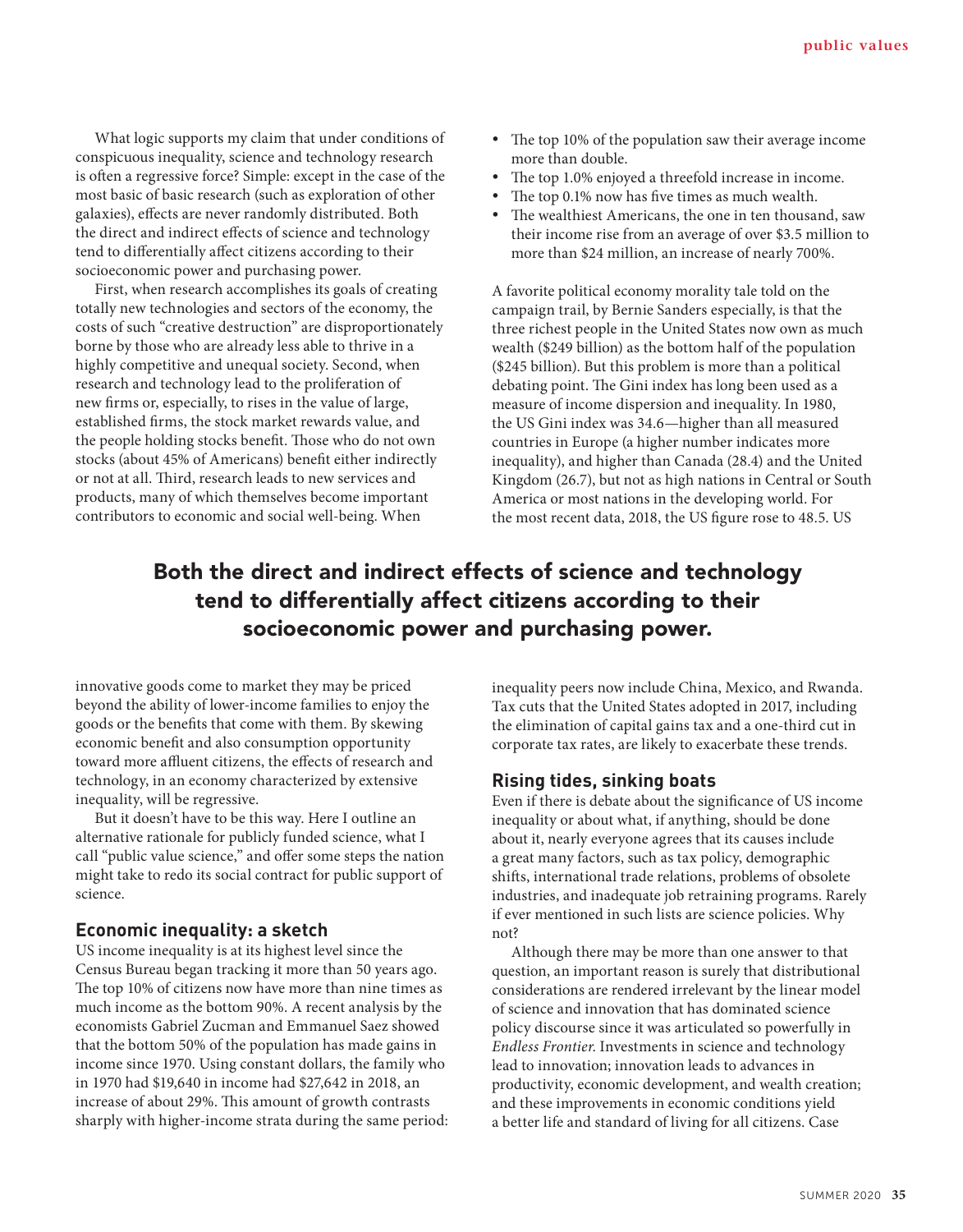closed. Even if the rising tide of economic growth lifts some boats more than others, everyone should still find themselves better off.

We know from recent experience, however, that many boats do sink, even as tides rise. America has enjoyed prodigious economic growth and increases in wealth at the same time as much of the population suffers, either in relative or absolute terms. This fact seems indisputable. Yet the possibility that science policy might be implicated in such suffering—or might be tailored specifically to help alleviate it—has almost entirely evaded the attention of US policy-makers. Indeed, one must dig deep to find a public official's plea or policy proposal aimed squarely at public and socioeconomic benefits of science divorced from economic growth assumptions.

The late George Brown, for years the chair of the US House Committee on Science, Space, and Technology, is one notable exception. As Brown noted in 1992 in a commentary in the journal *Science:* "We must test the hypotheses that link economic and societal benefits directly to advances in research. All research is not the same. What

had done little to improve their lives, their health, or their economic status.

Why would we even expect US science policies to be anything other than regressive? Economists have for years embraced the notion of "creative destruction," the idea that technological changes in a free market economy—made possible in part through public investments in research—will destroy some industries but give rise to new ones that will power economic growth. Less attention has been given to the creative destruction of human lives, those who are paying the costs in their loss of jobs, declining economic fortunes, and social displacement. Through the idea of creative destruction we celebrate the reality that many innovations lead to the displacement of workers with technology. To be sure, business owners often pay a price, as do shareholders who bet on the wrong company. But the numbers of workers who lose when businesses are creatively destroyed is far higher and the impacts often more grievous.

For decades, economists have debated the effects of technology-based creative destruction, and the relatively few economists who do focus on creative destruction's effects

## Just as defense expenditures do not inexorably add up to a more secure nation, a healthy investment in medical research does not equate to a healthy society.

kinds of research offer the greatest probability of improving the quality of life of humankind throughout the world?" But that question has been largely neglected in American science policy discussions ever since.

Yet some segments of the public seem to harbor the intuition that science may not be exempt from the blame for America's inequitable society. Which segments? A 2014 study, based on eight national polls conducted between 2002 and 2010, contrasted "scientific optimists" and "scientific pessimists." The former group had strong belief in the promise and beneficial effects of science, whereas the latter was less likely to acknowledge benefits and more concerned about negative impacts. The optimists, about 30% of the population, had the highest education level and income. The pessimists, about 20% of the population, were on average less educated, with 78% lacking a college degree, and were the poorest, with 40% earning less than \$35,000 per year. The group also had a higher proportion of women and people of color. One possibility is that they were less informed, and indeed the pessimist group reported that they did not feel confident in their knowledge of science. Alternatively, these responses can be understood as valid reflections of personal experience, with those in lower strata concluding quite reasonably that science and technology

on unemployment and economic dislocation costs tend to conclude that the long-run effects are net positive. But as the economist John Maynard Keynes noted, in the long run we are all dead. In the short run, people experience loss and suffering. It is virtually impossible to provide a valid and robust estimate of the effects of technology-based creative destruction because estimates depend on so many variables, such as workforce age, the distribution of workers' skills, and the extensiveness of training programs to provide new skills as old ones become obsolete. Unfortunately, science and innovation policy discussions of creative destruction's impacts almost always center on its virtues with little attention to its vices and to the inequitable distribution of its impacts.

If the United States were a nation politically committed to providing true social safety nets, aggressive training and retraining programs, more level costs of education, and demonstrable social mobility, then the benefits of science, technology, and innovation would be much the same as they are. The costs, however, would be less dire and more evenly distributed.

## **Divided by innovation**

Science policy's potential for regressive outcomes goes beyond large-scale effects on employment and income distribution.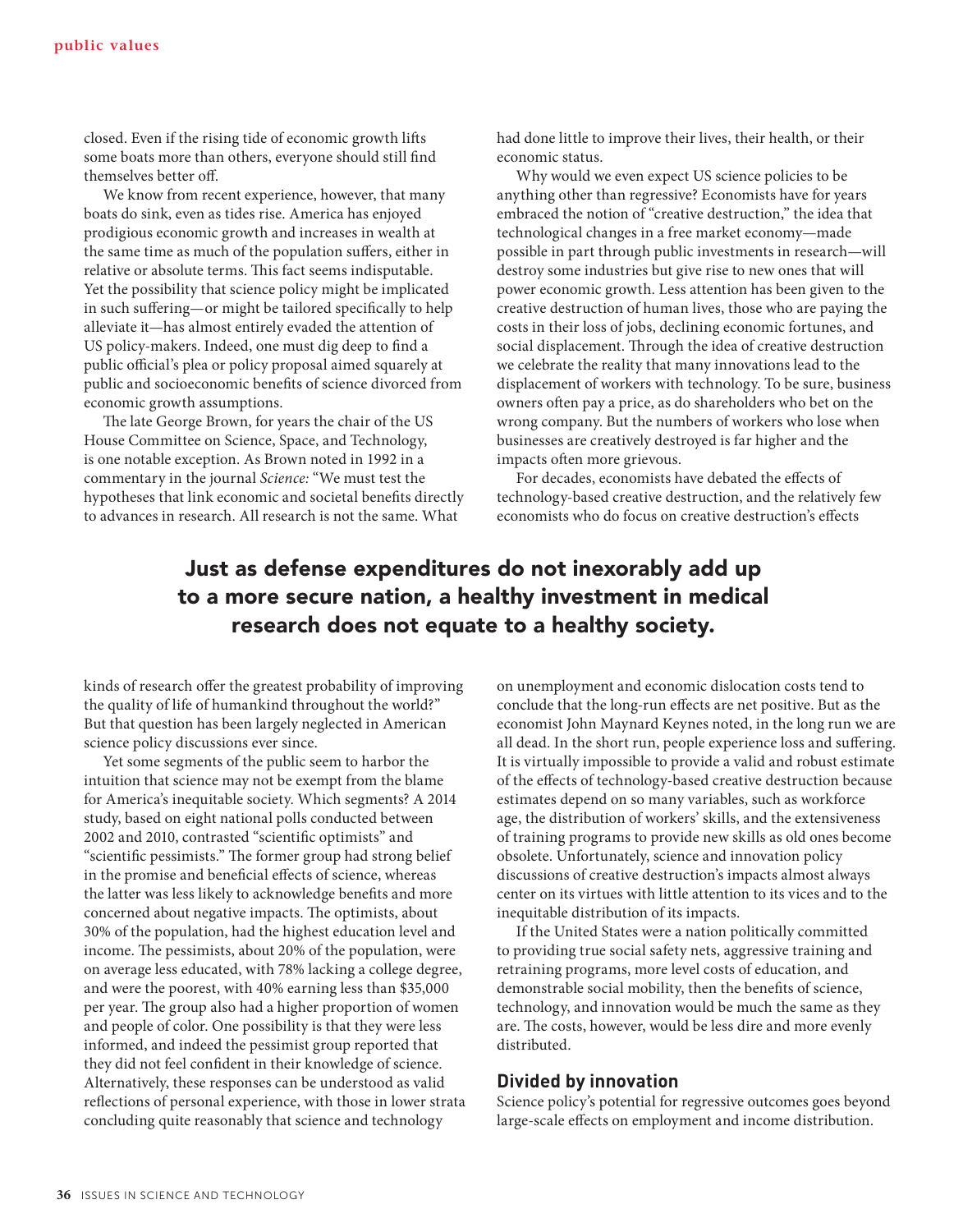Two decades ago, many educators, scholars, and policymakers concerned themselves with the "digital divide," an issue that remains of some (lesser) concern but has given way to what may be a much more important divide: the "health care technology divide." Health care technologies and pharmaceutical innovations are occurring at a brisk pace. But there is also a great deal of evidence that one's income status, and particularly one's insurance coverage, greatly affects health outcomes. A landmark study published in the *Journal of the American Medical Association* provides evidence of the link between income and life expectancy in the United States over the period 2001 to 2014. With a sample of nearly 1.5 billion person years for the population aged 40 to 76 years, the study found that the gap between the richest and the poorest was 14.6 years longevity, and that life expectancy increased more than two additional years for those in the top 5% of the income distribution while remaining little changed (.032 for men, .004 for women) for the bottom 5%.

Although many factors affect the relationship between relative economic deprivation and mortality, including higher smoking levels and poor nutrition, it is also the case that massive investments in medical and health research are not doing much to affect the longevity of the poor. Medical care becomes ever more based on high-end technology, but its use and benefits relate to insurance, income, and quality of care. Nor is the situation likely to improve through yet more innovation. A recent article in *Forbes,* a free-marketoriented publication, suggested a future further dividing rich from poor. "With higher spending capacities, the haves could access better technology, like bionic rather than regular prostheses, giving them better capabilities," the article noted. "They could … have genetically designed super-babies. They could also avail themselves of deep brain stimulation or other neurological advances to improve their IQ or mental prowess. Those at higher risk of cancers could avail themselves of gene editing tech to prevent cancer occurring, and the list could go on. All this, while the have-nots might have to manage with present-day treatments which fit their budgets. Wouldn't that be a plausible real-world version of … dystopia?"

Even if we set aside such issues as corporate culpability for the sorrows of opioids differentially affecting the poor and middle class, or the tendency to deliver drug solutions to problems of those who are already well-off and with longer life-expectancies, it is easy to see that the rising tide of drugs and health technology actually sinks some family boats. Although the impacts of drug and health technology costs on families can be complex, one factor explains much about who wins and who loses: whether families have adequate insurance. According to the Kaiser Foundation, 27.9 million nonelderly individuals were uninsured in 2018, the working poor accounting for many of them. Another indicator of the relationship of health and medical costs to economic disadvantage is that nationwide in 2018 about 530,000 bankruptcy filings were related to the inability to pay for the costs of an illness.

Innovation "divides" are an intrinsic feature of a highly unequal society: safer and more energy efficient construction materials in homes that only well-off people can afford; innovations in electronic banking and investing that have little relevance to the relatively poor; security technologies that keep wealthy people securely apart from the hoi polloi; drones that help Amazon deliver packages to people who can afford a computer to do online shopping. The point is not that a good society requires that everyone have access to everything, but that in a highly unequal society the benefits of science and technology that help assure a good life are withheld from many.

To add injury to insult, the negative effects of innovations or technological spillovers often differentially affect poorer citizens. It is no accident that fracking in oil and gas production occurs almost exclusively in relatively poor regions, or that wealthy people have little threat from the runoff from poultry or hog farms, or that coal waste never finds its way to wealthy suburbs. Affluent communities do not seek to have nuclear waste dumped nearby; poor communities, seeking economic development, sometimes do.

#### **Public value science policy**

The linear model of innovation espoused in *Endless Frontier* requires public investment in science and technology because the private sector will underinvest in research when it feels it cannot fully capture the benefits from those investments. In short, the main justification for government funding of science is to remedy this failure in market capitalism. This justification, especially as applied to public support for basic research, has been embraced by political conservatives and liberals alike.

As I've argued, this approach to government funding of science—public science to support private-sector innovation—must now be recognized as a direct and indirect contributor to the expansion of economic inequality in the United States. For those interested in science's potential to reduce inequalities, we would need to have a different rationale for public funding of science. I call this rationale "public value science."

Current science policies attend little, if at all, to public values—the generally agreed upon rights and benefits to which all should be entitled. Rather, they assume that public values will be achieved through the rising tide of economic growth. We now know this assumption is false. What might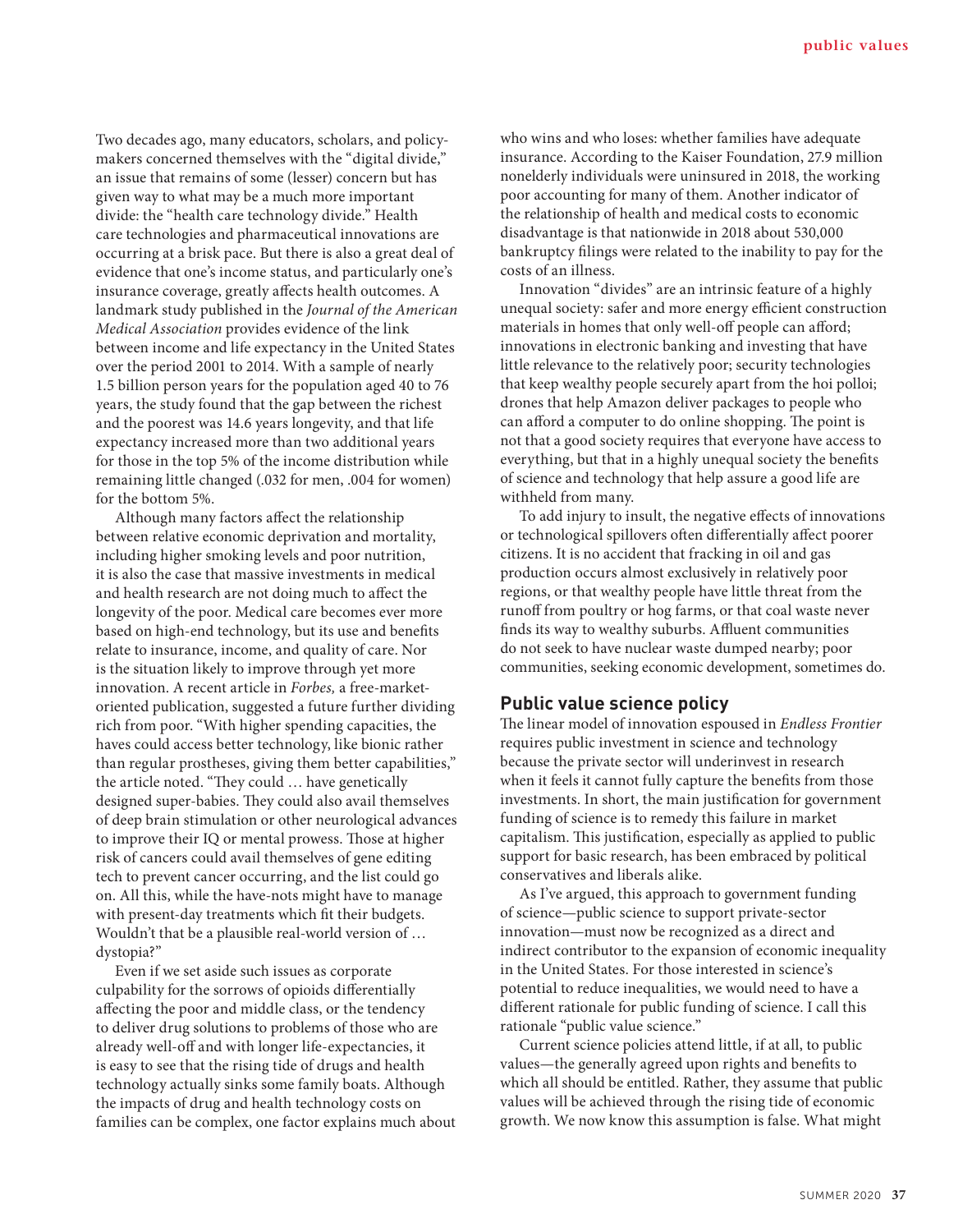policies to advance public value science look like? First, public value science is necessarily progressive rather than either neutral or regressive. Public investment in science should be redeemed in terms of public value, just as private investment should lead to private benefit to investors and paying customers.

One might argue that social policy, not science policy, is the appropriate tool for remedying the glitches occurring when science-based innovation contributes to highly unequal distribution of public benefits. From this perspective, scientific research and innovation are simply aspects of economic development. Here is a counterview. If "market failure" in science policy is signaled by firms failing to adequately invest in science and technology necessary for economic growth, "public value failure" in science policy is signaled by the government's inadequate investments in science and technology that can produce public value benefits that accrue to all citizens. Science policy should aim at reversing both.

Of course, much public investment in science and technology is justified for reasons other than market failure, and this includes national security and public health. But such investments may still be accompanied by public value failure. For example, the evidence that the federal government's massive investments in defense and national security R&D vastly improve the lives of US citizens, or that they have much social payoff of other sorts (via "dual use technologies"), is at best mixed. Weapons improvements do not automatically equate with increased security. The security benefits of immeasurably expensive high-tech weapons systems such as the Strategic Defense Initiative, the F-35 Joint Strike Fighter, the Comanche helicopter, the Airborne Laser project, and the Future Combat System have added up to very little, especially given the billions of R&D dollars spent.

As to public health, a Pew Research Center poll shows that the vast majority of Americans support increased government funding of biomedical research as a pathway to improved health. But just as defense expenditures do not inexorably add up to a more secure nation, a healthy investment in medical research does not equate to a healthy society. Were that the case, the United States would have the best public health outcomes in the world rather than ranking (in the 2019 Bloomberg Healthiest Country Index) 35th, behind, among others, Costa Rica, Cuba, and Greece, and indeed every country in Western Europe. The index includes indicators of causes of death, life expectancy, health risks, and malnutrition, but does not include availability of cutting-edge high technology medical equipment and drugs.

Investments in health and medical research clearly have resulted in identifiable, important improvements to public health and well-being. But to what extent is the aggregate of medical and public health research investment aimed at public value? And to what extent is public value achieved for all citizens, not just the well-off? Answering these questions may seem fraught with caveats, but the COVID-19 pandemic has brought them into relief. The pandemic can reasonably be viewed as a massive public value failure. Who has it failed? It has failed people risking their lives delivering groceries, those working in meat factories, low-wage workers employed in restaurants and bars, childcare workers, and poor parents seeking to provide an education for their stay-at-home children but without access to a computer or the internet. Mortality rates are greatest for African Americans and Hispanics, for residents of inner cities, and for Native Americans. In short, the usual victims.

Whatever the public good justification of investments in biomedical science, I think we can say that there are some important limitations to their public value payoff, and that science policy is implicated in the resulting public value failure. Familiar examples include the mismatch between public health objectives and research portfolios supported (e.g., public support for studying genetics and possible cancer treatments is more than 100 times the amount for studying environmental causes of cancer); the tendency to give limited attention to diseases of the poor (a public value more often pursued by private foundations, such as the Bill & Melinda Gates Foundation's commitment of \$55 million for dengue fever research); the focus on technological solutions that work well for people who are rich or have excellent insurance, but not so well for the uninsured or underinsured (e.g., artificial retinas that can prevent blindness but at a cost of more than \$100,000 per "bionic eye"). Is health and medical research public values science policy? In some cases, but it does not serve as a paragon.

#### **Five-step program**

It will not be easy for policy-makers and researchers to move away from the linear model of market-based science toward a more public value-focused science. But here are a few steps that warrant consideration, deliberation, and argument—and perhaps even clinical policy trials.

*1. Make it hard to look away.* Having for years taught science and engineering students who trickle into my science policy classes to meet some social sciences requirement, I know that many do not, at least initially, see the relevance to what they wish to do with their lives. However, I have also observed that most science and engineering students find it edifying to learn about the social and political forces that shape nearly every aspect of their careers. For some of them, it even becomes the basis for a lifelong commitment. We should expand the requirements in science and engineering education for classes on social science, social policy, and science and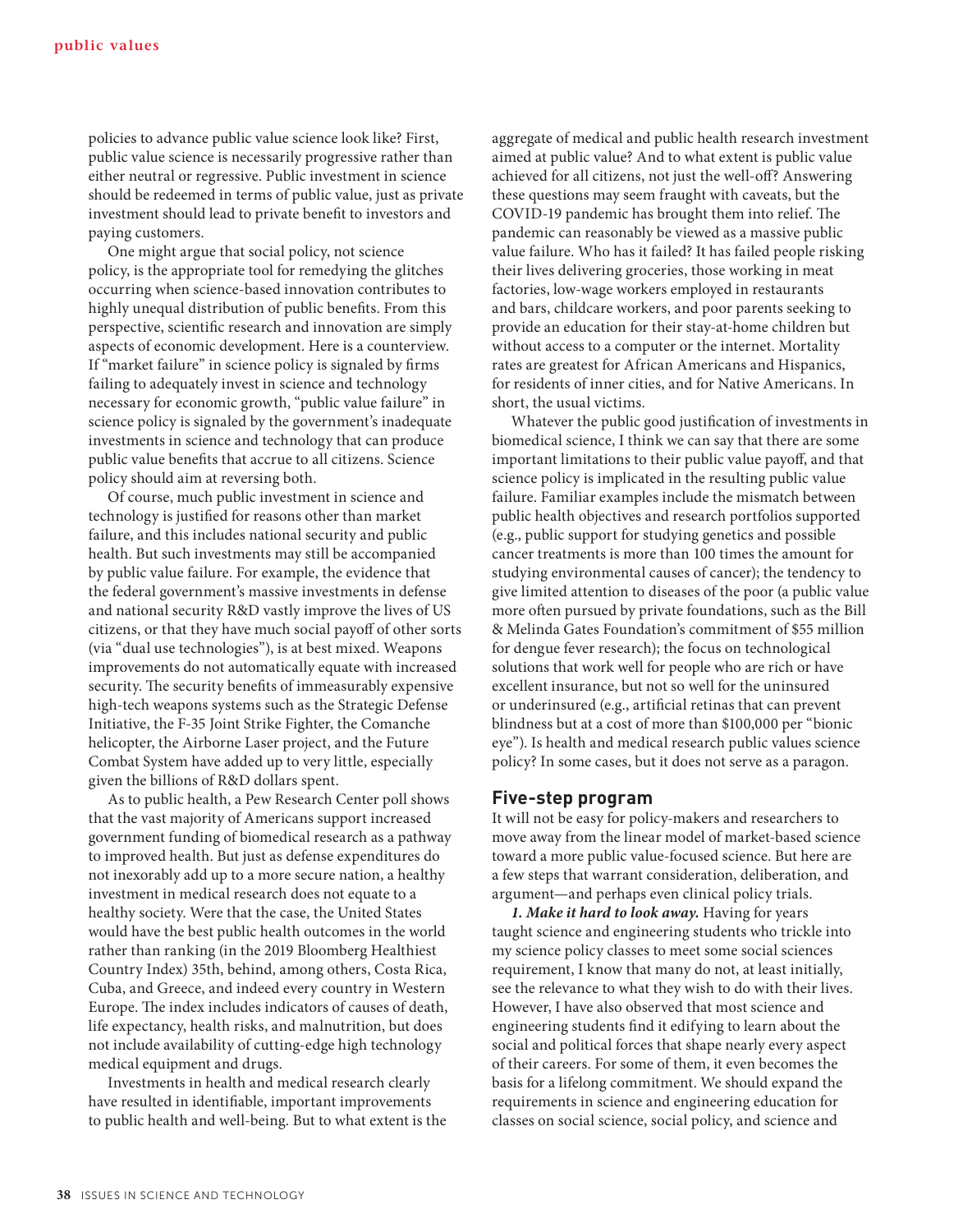engineering ethics, especially as a part of doctoral education.

*2. Evaluate social impacts results, not just promises.* The federal government's reluctance to require any serious evaluation of the research it funds has long been a problem, albeit an understandable one. Most federal science managers and certainly most funding recipients are happy enough with standard output indicators, usually publication and citation counts. Serious, systematic evaluation of the scientific and technical accomplishments of projects seems impractical. Yet a scheme to evaluate social impact is not so impractical. At least since the 1960s many mission agencies have required evaluations of the impact and effectiveness of applied and social research they have funded. Indeed, the entire profession of evaluation research developed out of such requirements, and much of this work has proved quite robust and helpful in public policy decision-making. Many such projects require some percentage of project funding, typically 10%–15%, for evaluation. There are even some parallels in the science funding agencies. For example, the National Science Foundation requires money to be set

and often meaningless basic-applied distinction, but the clash between publicly funded research that at least conceivably serves public values, and research that serves other purposes. Indeed, I recommend that basic research motivated only by abstract scientific curiosity be insulated from public-value science precisely to avoid being caught up in that clash.

Of course, research aimed only at satisfying curiosity may also have a type of public value simply through the rewards of people knowing more about our world—and distant planets too. Perhaps what we need is something like a National Institute for Indulging Curiosity (but with a better name), focused on supporting research whose chief contribution is to advance knowledge for its own sake, with no expectation of near-term or even longterm benefit, other than contributing to culture. This is certainly not a new idea. Many years ago, the economist Harry Johnson suggested that basic research should be valued as an investment in "culture." Alvin Weinberg, a nuclear physicist and administrator of Oak Ridge National

## Is it too much to ask that a profession whose very raison d'etre consists, ultimately, of its claims about truth-telling and superior ways of knowing do a little more truth-telling about the social and public value implications of scientific research?

aside for external evaluation in its ADVANCE program for improving gender equity in science, and in its major science and engineering center grants as well.

I am not suggesting that all grants require a social impact evaluation component. But if a project or program claims to contribute to broader social goals, then evaluation of those claims seems warranted. At the agency level, one approach might be to give federal R&D programs discretion to explicitly devote a percentage of their research portfolio to targeted public values, and to evaluate these initiatives on public values accomplishments, not the usual mix of bibliometrics, patents, and economic development criteria. At the level of individual projects and scientists, a principal investigator could, likewise, choose to be evaluated in part according to public values criteria. Such an approach would quickly make apparent to both lawmakers and the public which federal science programs were willing to be evaluated in terms of their contribution to public values.

*3. Create a new institute for satisfying curiosity.* Public value science is not a synonym for applied science. One can identify instances of basic research that have ultimately had enormous public benefit, and likewise instances of applied research that were ill-focused, unneeded, or (most often) duplicative. What demands attention is not the tired

Laboratory during and after the Manhattan Project, suggested that basic research should be funded as an overhead cost at some percent of the total federal science budget. Either of these recommendations would have the virtue of insulating such science from unreasonable expectations of public value—and from the temptation by science advocates to promise such benefits. And such an institute would also create a reasonable expectation that the rest of government-funded science can be judged at least in part on how well it contributes to the advance of public values.

*4. Burst the bubble.* In the United States and in many countries, the vast majority of scientists and engineers, especially academic faculty, come from middle-class and upper-middle-class backgrounds. Although the considerable expansion of female academic scientists is notable and should be lauded, and it remains imperative to attract more underrepresented minorities to the sciences, the fact remains that only a minute percentage of academic science positions are occupied by persons whose family origins are poor or working class, or whose parents did not go to college. Surely life in this fortunate bubble shapes our work and our values. We cannot be sure that bringing increased numbers of poor, ethnically disadvantaged,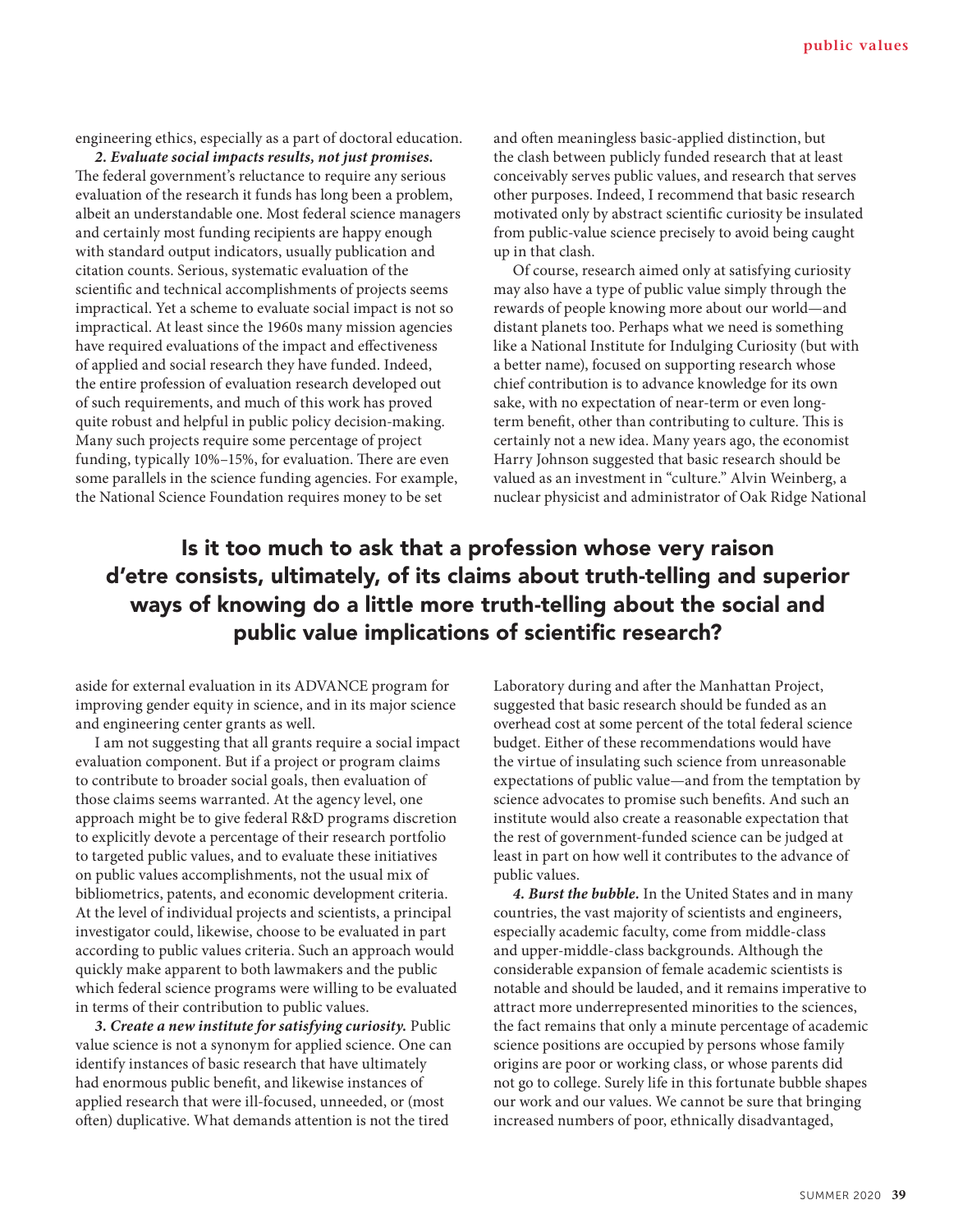and working class children into scientific careers would necessarily increase the interest and focus of scientists on the social impacts of their work. But it would, if experiences from other professions are any measure, at least have a positive impact of increased sensitivity among researchers to social issues and, especially, to inequality.

*5. Revisit public participation.* I've recommended that public science can evolve toward public values through a more diverse scientific workforce, and through a greater understanding among scientists about the political forces steering science. A complementary approach is to encourage greater public participation in science to help bring publicly funded science and public values closer together. Public participation in science does not require that scientists cede intellectual autonomy; nor does it depend on conservative lawmakers becoming advocates of redistributive politics. But considerable experimentation with public involvement in science over several decades shows what can be achieved, for example, through the efforts of patient-activists to influence priorities and direction of some areas of biomedical science, and through the collaboration between science and stakeholders in the management of natural resources such as fisheries and water supplies.

Yet such efforts remain marginal, and often unsuccessful. Jason Chilvers and Matthew Kearns, authors of the book *Remaking Participation: Science, Environment, and Emergent Publics* (2016)*,* provide one explanation: "For too long the burden of participation in science and democracy has been placed on citizens to come forward and engage…. It is time for this to be turned around. The burden of participation should lie just as much with powerful science, state and market institutions."

When this burden is not shouldered by science policymakers, well-intended initiatives may miss the mark. For example, one thinks of the "broader impacts" criterion now institutionalized as an element of the National Science Foundation's peer review evaluation. This requirement focuses some attention on social impact, but is assessed by peer reviewers who all too often have little or no competence to judge the relation between the science being proposed and the impacts being promised. Such initiatives are nonetheless worthwhile as small steps toward establishing public values-oriented science policy and public values outcomes.

#### **The fog of more**

Contemporary science sometimes does manage to achieve public values. But science overall also achieves an array of very different outcomes: small and barely noticeable additions to esoteric knowledge, private and commercial objectives, satisfaction of curiosities great and small, harmful and even disastrous outcomes—and, sometimes,

nothing at all. This diverse mixture of outcomes often contributes to inequality, including many instances of celebrated scientific accomplishments that, for those with lesser income and resources, signify nothing.

The conception of science policy articulated in *Endless Frontier* gave little if any consideration to possible distributional aspects of science policies. So long as we spent more on science and did more science, the rising tide would lift us all. This "fog of more" has led most scientists to reflexively embrace the report's ideas. But is it too much to ask that a profession whose very raison d'etre consists, ultimately, of its claims about truth-telling and superior ways of knowing do a little more truth-telling about the social and public value implications of scientific research? The moral basis of truth-telling does not stop at the borders of one's research specialty. Here is a truth with which to begin: much of scientific research has little to do with public value or public benefit. Dressing up self-interest, or even intellectual curiosity, as public benefit is a dishonesty that plagues many scientists and scientific leaders. We should expect better of them, especially as inequality unleashes its effects on nearly every aspect of society.

Simple, understandable, self-interested stretching of truth is something we should not condone in those truthtellers spending tens of billions of dollars of taxpayer money, including money paid by taxpayers stuck in lowwage or dead-end jobs with little hope of social mobility. Let us recall President Dwight Eisenhower's admonition that "in holding scientific research and discovery in respect, as we should, we must also be alert to the equal and opposite danger that public policy could itself become the captive of a scientific-technological elite." In a society in which the distance between elites and ordinary citizens seems to be ever widening, perhaps Eisenhower's words loom ever larger.

#### **What scientists want**

What would it take to get scientists to embrace publicvalues oriented science? Most scientists are driven by curiosity, intellectual goals, career aspirations, commercial goals, or some combination of these. Gathered as part of the Survey of Academic Researchers project, my own data from a representative survey of 1,714 respondents from all major fields of science and technology show that only a minority of researchers agree that benefitting the general public should be a top priority for research finding. Specifically, only 6.5% strongly agreed with the statement "In government decisions about research funding, the scientist's intellectual curiosity should be less important than the potential of the research to improve people's lives." A larger percentage (31%) agreed somewhat with the statement, but a clear majority (63%) felt that funding should be about curiosity, not social benefit.